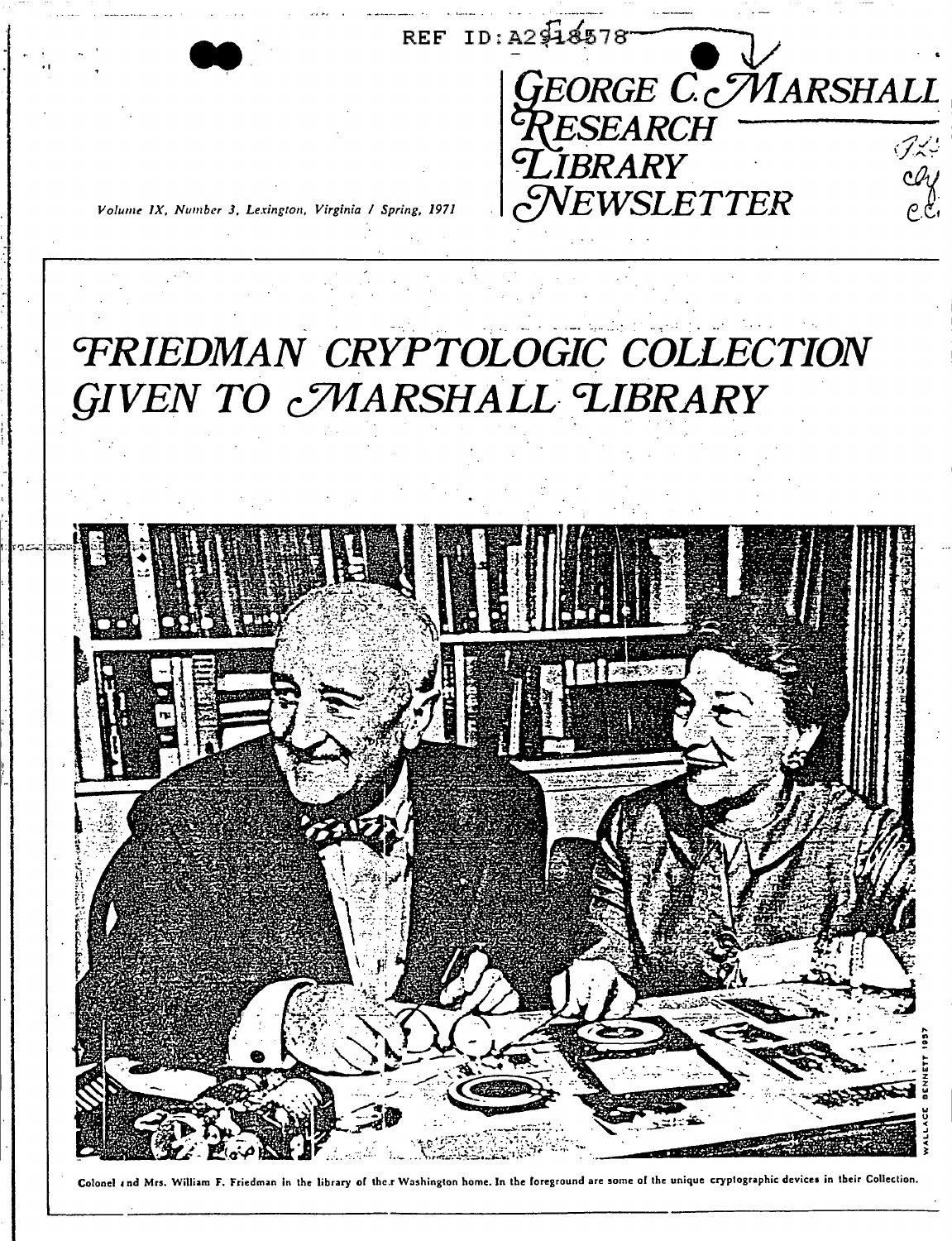

Miss Eugenia Lejeune (top) who died in March, 1971, reviewed the material with the Friedmans to determine the space required for the Collection. In February, 1971, Miss Lejeune equipped a special room (center) to house the Collection. Three months later, Lieutenant General Marshall S. Carter, Foundation President, and Dr. Forrest C. Pogue, Director, examine the Collection with Mrs. Nan Pascal, Library Research Assistant.

 $One<sub>0</sub>$ the most important and extensive private collections of cryptologic material in the world has been given to the Marshall Library. The gift was made by the late Lieutenant Colonel William F. Friedman, who died in 1969, and Mrs. Friedman, of Washington, D.C. Colonel Friedman and his wife have been widely acclaimed in the field of cryptology since World War I.

The Friedman Collection "will be a tremendous addition to the Library's holdings." stated Lieutenant General Marshall S. Carter, Foundation president and Director of the National .<br>Security Agency from 1965 to 1969. "We are deeply indebted to Colonel and Mrs. Friedman for their thoughtfulness in deciding to house this Collection with the papers of the World War II Chief of Staff."

Approximately three thousand items are in the Friedman Collection, now being prepared for the use of researchers in the field. These range from Colonel Friedman's first publications in the cryptographic field in 1916 and papers allied with their assignments for the U.S. Government to books in various languages; pamphlets, technical papers, periodicals, microfilm, slides and newspaper clippings.

For almost half a century Colonel Friedman was regarded as this country's most eminent cryptologist. In Congressional hearings on the Pearl Harbor attack, Mr. Friedman was identified as leader of the group of U.S. Army cryptologists who solved the Japanese diplomatic cipher and built a machine which automatically deciphered these important communications. For his wartime work he was awarded the highest civilian honors given by the government. In 1944 he received the War Department's Commendation for Exceptional Civilian Service; in 1946 the Medal for Merit; and in 1955, the National Security Medal for "distinguished achievements in national intelligence work." In a rare action, the U.S. Congress in 1956 awarded him \$100,000 as partial compensation for the commercial rights of his inventions held secret by the Government. In testimony before Congress, General Marshall said that the work of the organization Colonel<br>Friedman directed "contributed greatly to victory and tremendously to the<br>saving of American lives."

Born in Kishinev, Russia, on September 24, 1891, William Frederick Friedman was brought by his family to Pittsburgh in 1893, where he became a naturalized citizen. After graduating from Cornell University with a degree in genetics, Colonel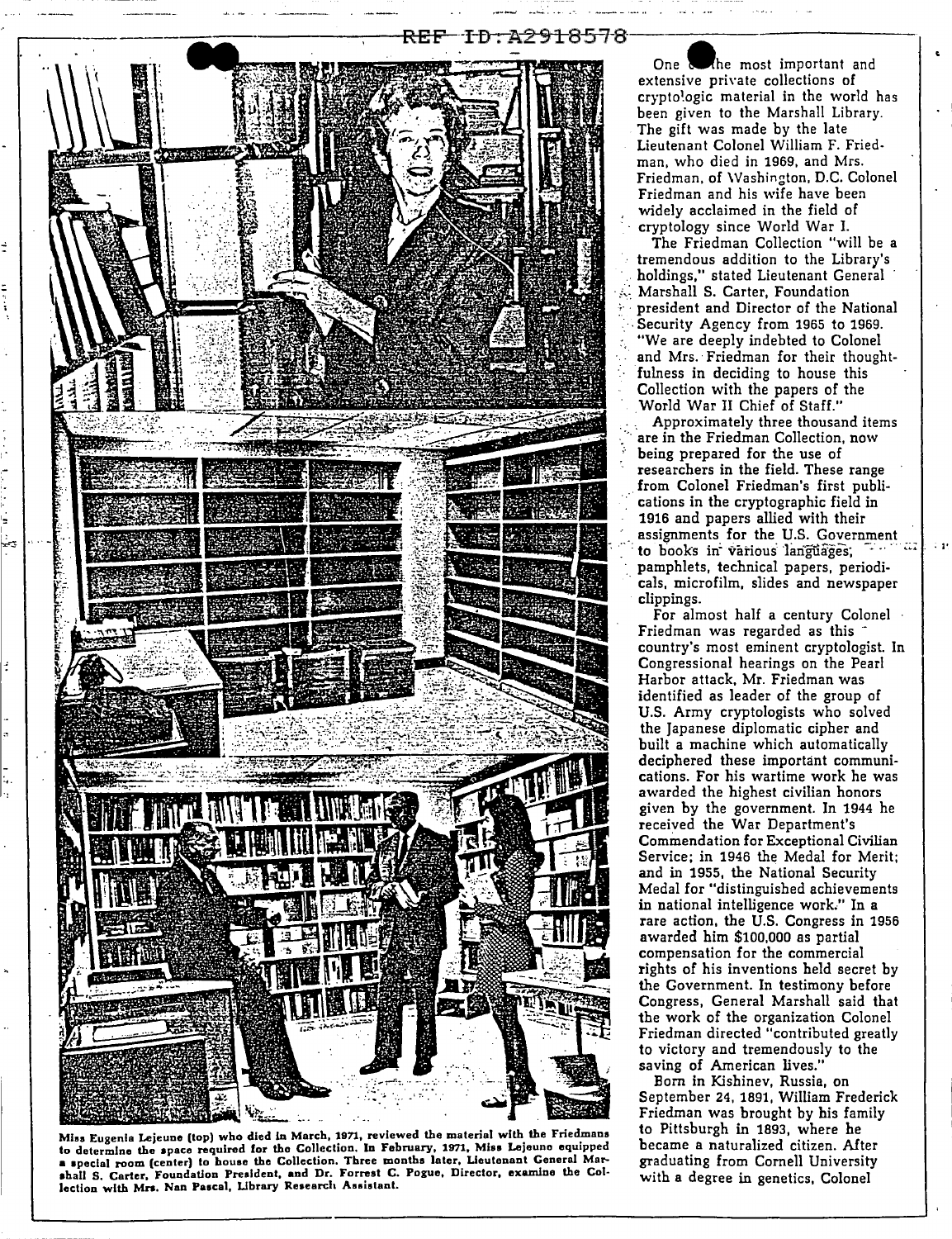

Friedman continued the work begun by her husband of annotating each item in the Collection, adding invaluable depth to the material.

Friedman served as director of genetics research at Riverbank Laboratories in Geneva. Illinois. While there he met Miss Elizebeth Smith, who became the future Mrs. Friedman. Miss Smith was conducting research on the claim that Sir Francis Bacon had written the works of Shakespeare.

Riverbank was a privately owned facility where research projects were in conducted in many areas, including the science of cryptology. The director of Riverbank, Colonel George Fabyan. was interested in the cryptological evidence that Bacon had written the plays of Shakespeare. Mr. Friedman became interested in the controversy and his talents were diverted from genetics to cryptology.

Before war broke out in 1917, Riverbank Laboratories volunteered the services of its unique group of cryptographic personnel, including Mr. and Mrs. Friedman, who trained the first class of Army cryptographers, to the U.S. Government. During World War I, Lieutenant Friedman served in Army intelligence. In 1921 his long government career began with the Signal Corps. He was chief cryptanalyst with the War Department from 1921 to 1947 when he became chief cryptologist for the Department of Defense. In the 1950's he was also a special assistant to the director of the National Security Agency, and from 1955, until his death in 1969, he served as a consultant for the Defense Department.

While her husband was working for the War Department, Mrs. Friedman was employed by the Treasury Department as a code and cipher expert unscrambling those used by rum-runners during Prohibition. Her skills also led to the capture of smugglers and the break up of opium 'smuggling rings. She was selected to establish cryptographic communications for the International Monetary

Fund, and also served the IMF as a consultant. From 1924 to 1942 she was chief of the Treasury Department's cryptographic section, and a research analyst with the Navy Department from 1942 to 1946.

The Friedmans' interests were not limited to their government work. They continued their study of the Bacon-Shakespeare question, and after several years concluded that there exists no proof that the author was other than Shakespeare. Their "The Cryptologist Looks at Shakespeare" was awarded the \$1,000 Folger Shakespeare Library Award in 1955 and was published by the Cambridge University Press as The Shakespearean Ciphers Examined in 1957. The next year they won the fifth annual award of the Shakespeare Festival Theatre and Academy. Other works in the area of cryptology in literary works by the Friedmans include "Acrostics. Anagrams and Chaucer" in 1959 and a study of acrostics claimed to have

been found in medieval French poems. The Friedmans were also interested in archaeology and many archaeological subjects are represented in the Collection. Among these are: the runes of Europe and Scandanavia, Linear A and B of Crete, Stonehenge and Easter Island. The development of Western civilization is studied through the Aztecs, Incas and some North American Indians: however, the largest amount of material is about Mayan culture. Color reproductions of the three remaining Maya codices are in the Collection. There are technical papers on the Mayas as well as highly readable accounts of their daily lives. The archaeological section of the Collection is smaller than the other sections, but its contents have been chosen with care.

In the Friedman Collection there are also several hundred items relating to cryptography, cryptanalysis, secret writing and signalling, radar, telephony and telegraphy.

To supplement the technical side of



A cylindrical device used briefly by the U.S. Signal Corps.